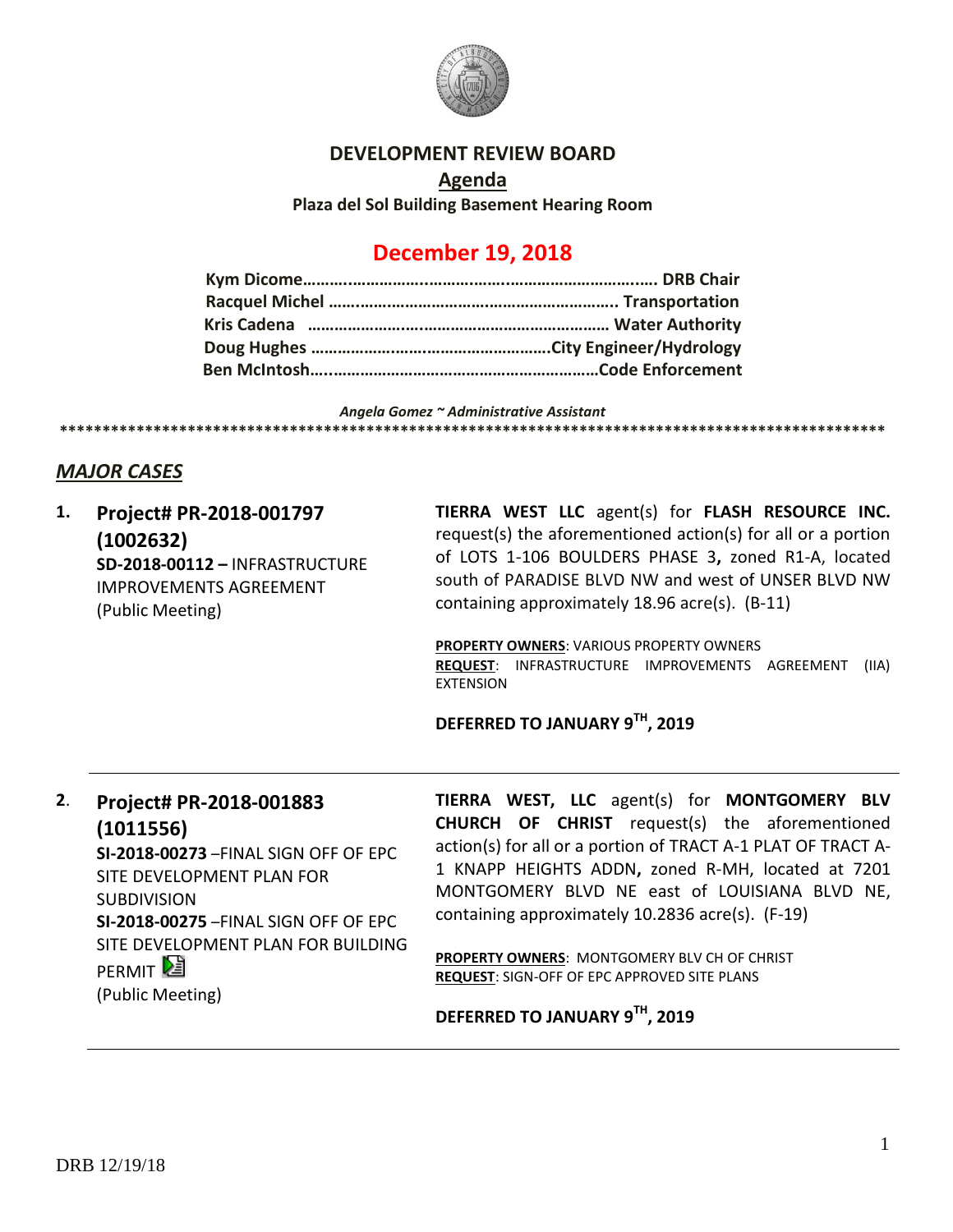**3. Project# PR-2018-001689 SI-2018-00200** - SITE PLAN (Public Meeting)

**TATE FISHBURN ARCHITECT** agent(s) for **M&B INVESTMENTS, LTD. CO.** request(s) the aforementioned action(s) for all or a portion of PARCEL C-3**,** ATRISCO BUSINESS PARK, zoned NR-BP, located at 7200 BLUEWATER RD NW between UNSER BLVD NW and AIRPORT DR NW, containing approximately 10.3 acre(s). (K-10) *[Deferred from 11/7/18, 11/28/18. 12/12/18]*

**PROPERTY OWNERS**: M &B INVESTMENTS **REQUEST**: 150,000 SF OFFICE/WAREHOUSE FACILITY

**DEFERRED TO JANUARY 9TH, 2019**

**4. Project# PR-2018-001373 SI-2018-00233** - DRB SITE PLAN (Public Meeting)

**LEE GAMELSKY FCS** agent(s) for **CITY OF ALBUQUERQUE** request(s) the aforementioned action(s) for all or a portion of TRACT OF LAND WITHIN NW/4 NW/4 NW/4 EXC A S'WLY POR SEC 33 T10N R2E, zoned NR-C, located at 10001 DE VARGAS RD SW west of  $98<sup>th</sup>$  STREET SW, containing approximately 12.84 acre(s). (M-09) *[Deferred from 12/5/18]*

**PROPERTY OWNERS**: CITY OF ALBUQUERQUE **REQUEST**: SITE PLAN FOR A PROPOSED CITY COMMUNITY CENTER

**IN THE MATTER OF THE AFOREMENTIONED APPLICATION, BEING IN COMPLIANCE WITH ALL APPLICABLE REQUIREMENTS OF THE DPM AND THE IDO, WITH THE SIGNING OF THE INFRASTRUCTURE LIST DATED DECEMBER 19TH, 2018 THE DRB HAS** *APPROVED* **THE SITE PLAN FINAL SIGN-OFF IS DELEGATED TO: PLANNING FOR THE RECORDED SUBDIVISION IMPROVEMENTS AGREEMENT.**

**5. Project# 1011598 18DRB-70137** - VACATION OF PUBLIC RIGHT-OF-WAY **18DRB-70138** - SIDEWALK VARIANCE **18DRB-70139** - SUBDIVISION DESIGN VARIANCE FROM MINIMUM DPM **STANDARDS 18DRB-70140** - MINOR - PRELIMINARY/ FINAL PLAT

**BOB KEERAN** request(s) the above action(s) for all or a portion of Lot(s) 17 & 18, Block(s) 4, Tract(s) 3, NORTH ALBQ ACRES Unit 3**,** zoned PD (RD/5DUA), located on VENTURA ST NE between SIGNAL AVE NE and ALAMEDA BLVD NE, containing approximately 2 acre(s). (C-20) *[Deferred from 5/16/18, 6/13/18, 7/18/18 8/8/18, 9/12/18, 10/24/18. 12/5/18]*

**DEFERRED TO JANUARY 9th , 2019 AT THE APPLICANT'S REQUEST.**

## *MINOR CASES*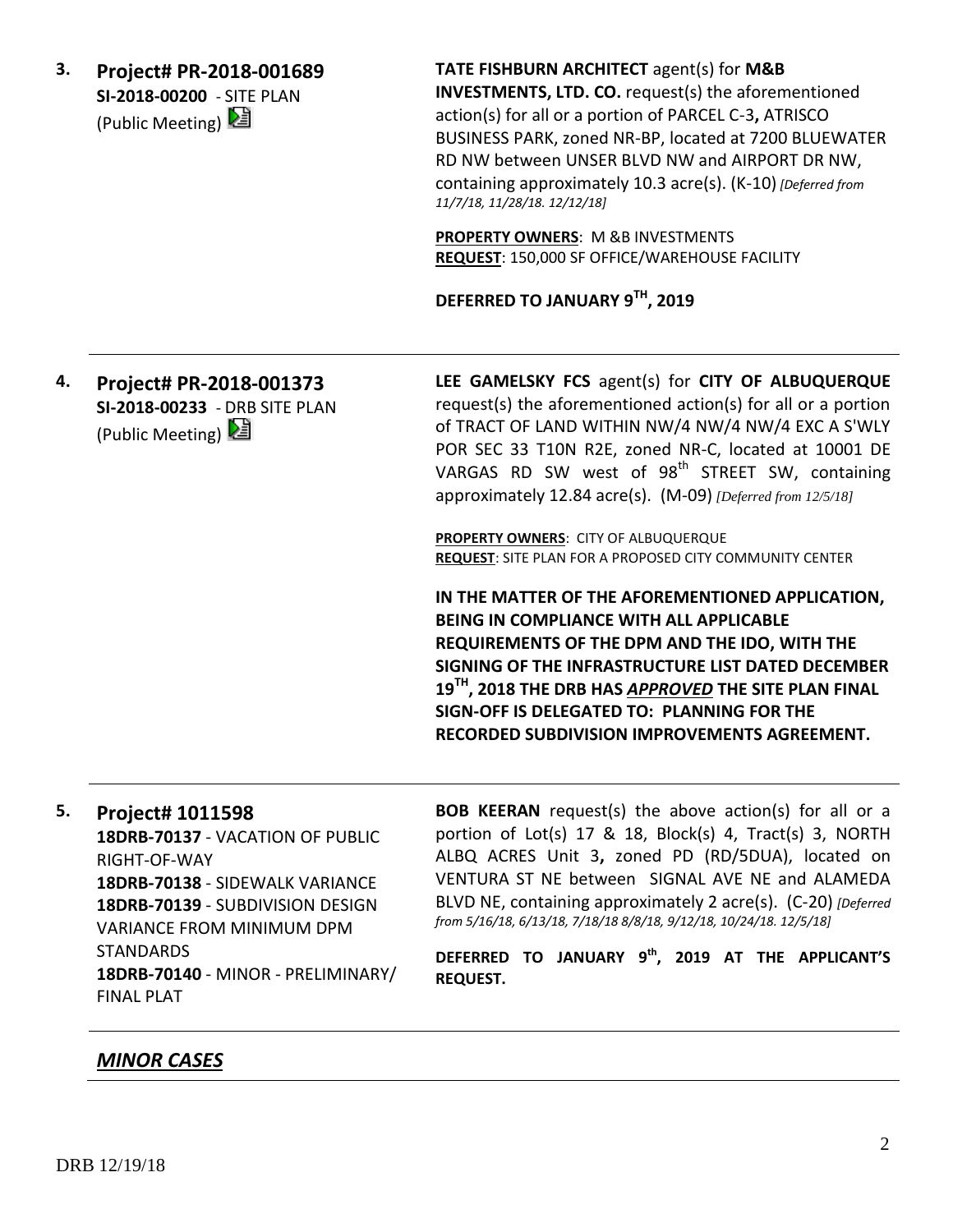**6. Project# PR-2018-001884 SD-2018-00121**- PRELIMINARY/FINAL PLAT<sup>2</sup> (Public Meeting)

**DIEGO HANDCRAFTED HOMES** request(s) the aforementioned action(s) for all or a portion of Lot 59 MOUNTAIN HIGHLANDS UNIT 2**,** zoned R-1D, located at 6705 EMORY OAK PL NE (High Desert) south of PINE RIDGE PL NE and east of BLUE GAMMA RD NE, containing approximately 1.5696 acre(s). (E-24)

**PROPERTY OWNERS**: SUZANNE KENNETH SERUN **REQUEST**: BUILDING ENVELOPE RECONFIGURATION

**IN THE MATTER OF THE AFOREMENTIONED APPLICATION, BEING IN COMPLIANCE WITH ALL APPLICABLE REQUIREMENTS OF THE DPM AND THE IDO, THE DRB HAS**  *APPROVED* **THE PRELIMINARY/FINAL PLAT. FINAL SIGN OFF IS DELEGATED TO: PLANNING.**

| 7. | Project# PR-2018-001881<br>SD-2018-00119 - PRELIMINARY/FINAL<br>PLAT (Public Meeting)<br>SD-2018-00118 - VACATION OF PUBLIC<br>EASEMENT (Public Hearing) | <b>COMMUNITY SCIENCES</b> agent(s) for WILLIAM E. GALBRETH<br><b>LAND DEVELOPMENT</b> request(s) the aforementioned<br>action(s) for all or a portion of TRACT C-2-A-1 PLAT OF<br>TRACTS C-2-A-1 & C-2-A-2 SAUVIGNON SUBDIVISION, zoned<br>PD, located at SAN ANTONIO DR NE near LOWELL DR NE<br>and TENNYSON ST NE, containing approximately 1.7146<br>$\arccos(5)$ . (E-22) |
|----|----------------------------------------------------------------------------------------------------------------------------------------------------------|-------------------------------------------------------------------------------------------------------------------------------------------------------------------------------------------------------------------------------------------------------------------------------------------------------------------------------------------------------------------------------|
|    |                                                                                                                                                          | <b>PROPERTY OWNERS: WILLIAM E GALBRETH LAND DEVELOPMENTCO</b><br><b>LLC</b><br>REQUEST: VACATE A PORTION OF A PUBLIC UTILITY EASEMENT AND<br>SUBDIVIDE TRACT INTO 3 LOTS                                                                                                                                                                                                      |
|    |                                                                                                                                                          | DEFERRED TO APRIL 24TH, 2019                                                                                                                                                                                                                                                                                                                                                  |
| 8. | Project# PR-2018-001403<br>SD-2018-00120- PRELIMINARY/FINAL<br><b>PIAT</b><br>(Public Meeting)                                                           | ARCH + PLAN LAND USE CONSULTANTS agent(s) for A.J.<br>and MARY ELLEN RICH request(s) the aforementioned<br>action(s) for all or a portion of LOTS D & E BLK 44 PEREA<br>ADD & VAC POR OF MOUNTAIN RD, zoned R-T, located at<br>1406 MOUNTAIN RD NW, containing approximately .34<br>$\arccos(5)$ . $(J-13)$                                                                   |
|    |                                                                                                                                                          | PROPERTY OWNERS: PLL ENTERPRISES LCC<br><b>REQUEST: REALIGNMENT OF EXISTING LOTS &amp; VACATED RIGHT OF WAY</b>                                                                                                                                                                                                                                                               |
|    |                                                                                                                                                          | DEFERRED TO JANUARY 30TH, 2019                                                                                                                                                                                                                                                                                                                                                |